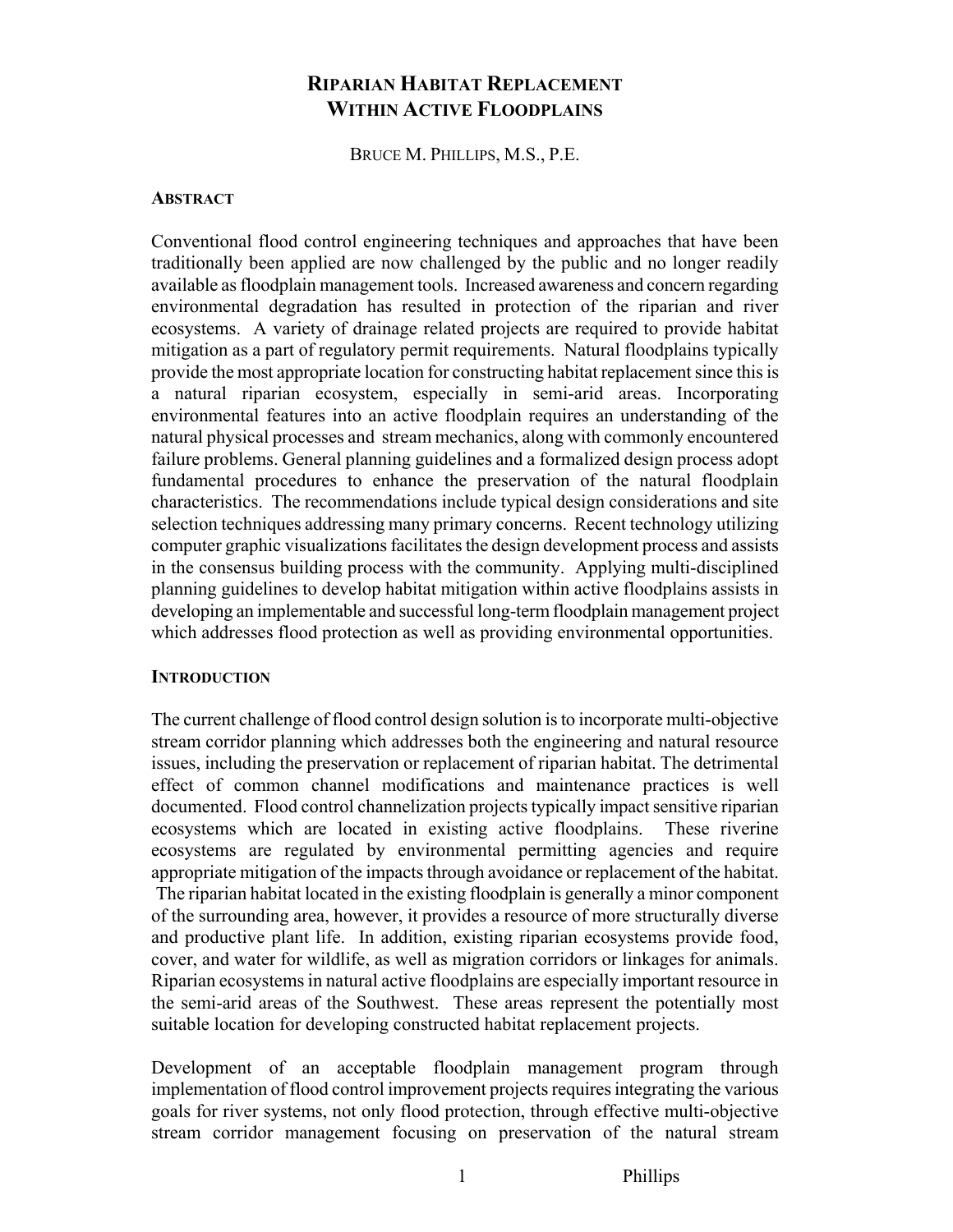characteristics and biological values. The engineering design must incorporate habitat enhancement areas as an integral part of the design function and operation of the riverine system. An important step in achieving this goal is through initially identifying habitat mitigation as a primary objective of the project in order to successfully integrate this element into a comprehensive and functional design. Environmental opportunities should be clearly recognized and then selection of the features which will meet the environmental objectives. The most effective design is the best combination of the environmental features which will meet the engineering/flood protection and environmental objectives. Successfully incorporating environmental features, such as habitat mitigation, into the design as part of an active floodplain relies on an understanding of (1) fluvial morphology, (2) watershed characteristics, (3) sediment transport, (4) hydrology, (5) biology, and (6) floodplain hydraulics.

## **INITIAL PLANNING GUIDELINES AND COMMON PROBLEMS WITH MITIGATION**

The planning and design of floodplain management projects which integrate riparian habitat creation is a difficult task since streams are naturally dynamic. The flood control engineer must carefully evaluate the general issues associated with the engineering of floodplain management and environmental requirements during the initial design planning process. Understanding of geomorphic principles is an essential component of the design in order to emulate the natural characteristics of river channel in the creation of a successful riparian ecosystem. An important concept in planning relies on utilizing geomorphic engineering techniques which recognize a balance between channel form and process. Initial data collected can identify the physical characteristics of the existing riverine system, including insight into: (1) natural river adjustment, (2) accuracy of prediction methodologies, (3) development of empirical relations, (4) relative stability of the floodplain elements, and (5) consequence of changes to the system. The initial planning level assessment utilizes these tools available to determine or predict the (1) projected habitat characteristics, and then (2) evaluate the channel stability or system response.

A minimum suggested design and planning work program for integrating habitat features into a floodplain management program has been developed as guideline which has been applied on similar floodplain management projects. An important component of the planning effort is the involvement and communication with the resource agencies which allows direct input during the design development and assists in satisfying permit requirements.

# **Table No. 1 - Typical Planning and Design Program**

- 1. Resource Agency Pre-Design Conference
- 2. Site Reconnaissance
- 3. Establishment of Project Objectives
- 4. Baseline Data Compilation
- 5. Biological Assessment
- 6. Qualitative Geomorphic Analysis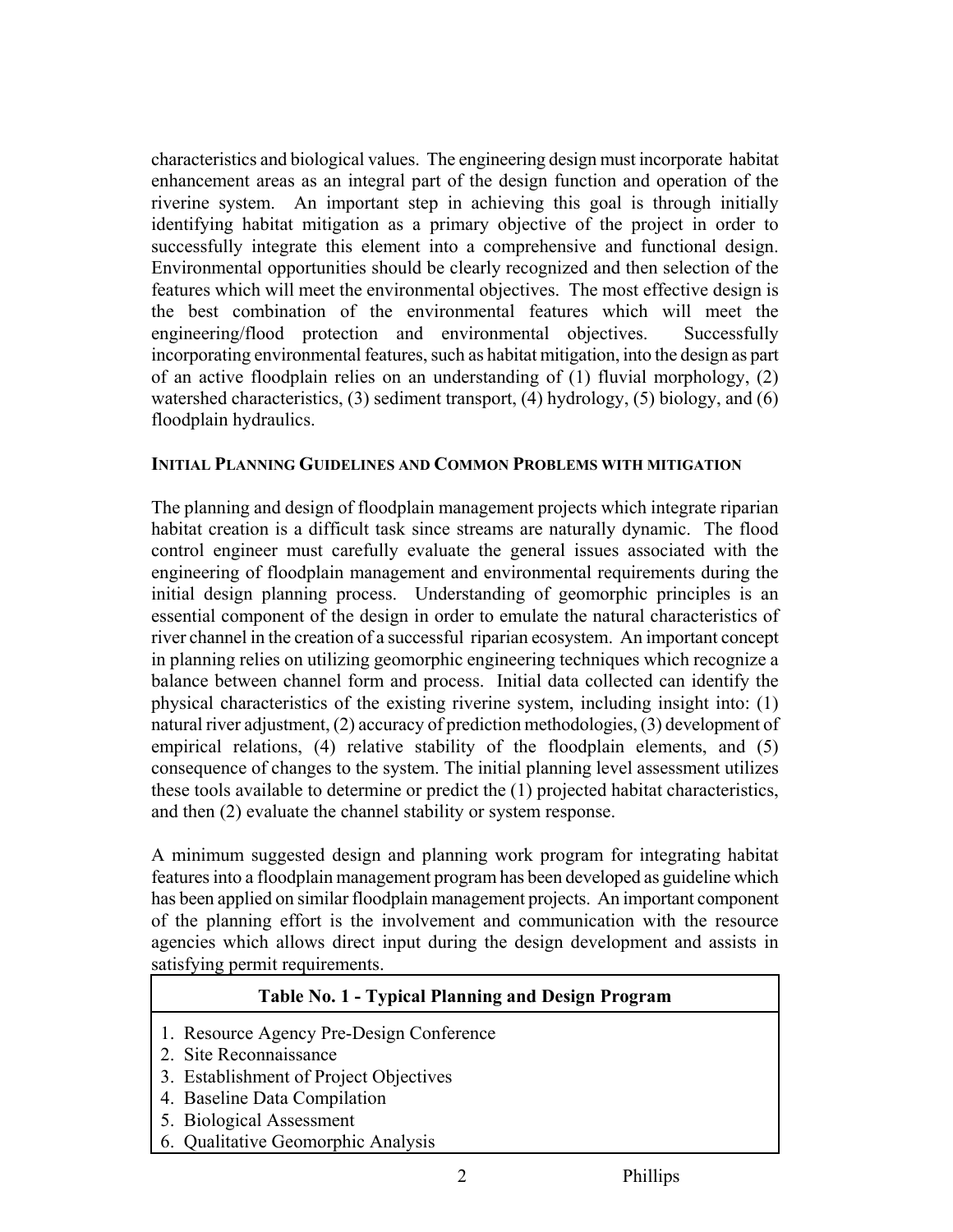- 7. Engineering Analysis of Baseline Floodplain Characteristics
- 8. Alternative Development and Selection of Design Features
- 9. Quantitative Engineering Evaluation of Alternatives and Riverine Response
- 10. Biological Evaluation of Alternatives
- 10. Planting Design / Irrigation
- 11. Implementation
- 12. Monitoring

The design process for habitat creation in floodplains has inherent limitations since it is not possible to accurately predict the responses in alluvial stream systems. The apparent deficiencies associated with the design process includes (1) modeling limitations, (2) limited design criteria, (3) extremely site specific design applications, (4) difficult prediction of hydraulics and stream response, (5) rely on empirical geomorphology relationships, (6) impact on ecosystem unpredictable, (7) uncertainties regarding sedimentation and erosion, and (8) alluvial stream mechanics have numerous degrees of freedom and variables.

An awareness of common problems associated with the success of riparian habitat creation in active floodplains will assist in guiding the initial planning. There have been numerous unsuccessful attempts at habitat creation in floodplains and important design concepts can be assimilated from these failures. Most of these failures are related to (1) dynamics of alluvial floodplains, (2) apparent survival rate of vegetation, (3) vegetation damage compared to replacement costs, (4) flow velocities versus vegetative damage, (5) water supply requirements, (6) debris and sediment accumulation, (7) erosion damage and streambed migration, (8) compatibility with structural flood control measures, (9) integration and compatibility with natural ecosystem, (10) reduced hydraulic efficiency, (11) vegetation irrigation during nonrainfall seasons, and (12) overall site suitability.

An accurate baseline database is a critical component to develop the foundation of the design during the initial planning effort. The accumulation of data should include information on (1) hydro periods, (2) floodplain hydraulics and delineation, (3) geomorphology, (4) historic stream characteristics, (5) stream cross sections, (6) meander geometry, (7) hydrology and historic flood values, (8) channel bed and bank stability, (9) grain size distribution, (10) biologic survey and vegetative mapping, (11) groundwater, and (12) existing habitat evaluation. Inadequate and incomplete data will lead to increased difficulties in developing predictions regarding hydraulic channel responses since proper watershed management guidance relies on an understanding of cause/effect relations. Inventory of additional floodplain morphology data should include (1) stream patterns, (2) bed profile, (3) channel geometry, (4) streambed and bank stability, and (5) depositional patterns.

# **TYPICAL DESIGN CONSIDERATIONS**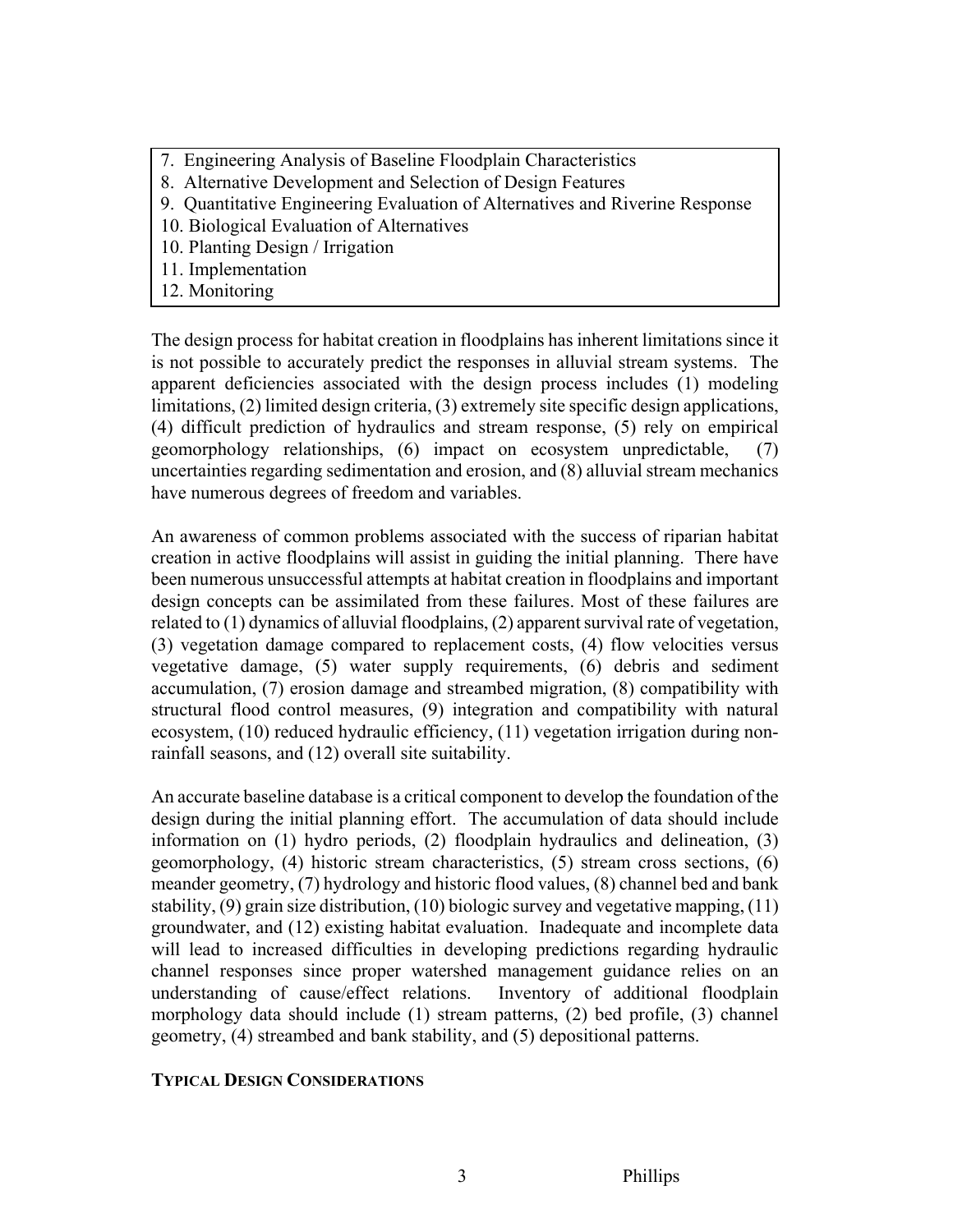The critical design considerations for planning the incorporation of environmental features into a floodplain management program focus on three primary areas which include: (1) biological, (2) hydraulic / hydrology, (3) geomorphic fluvial controls.

| Table No. 2 - Design Considerations for Planning Habitat Features                                                                      |                                                                                                                                           |                                                                                                                     |
|----------------------------------------------------------------------------------------------------------------------------------------|-------------------------------------------------------------------------------------------------------------------------------------------|---------------------------------------------------------------------------------------------------------------------|
| <b>Biological</b>                                                                                                                      | <b>Hydraulics / Hydrology</b>                                                                                                             | <b>Geomorphic Controls</b>                                                                                          |
| Low wildlife value<br>Adequate water supply<br>Native plant community<br>·Habitat evaluation<br>Biologic survey<br>·Long term survival | ·Sediment continuity<br>Conveyance capacity<br>·Flood duration<br>·Flood frequency<br>·Floodplain limits<br>·Hydraulic<br>characteristics | Geomorphic planforms<br>Stable channel design<br>·Stream characteristics<br>Meander frequency<br>·Equilibrium slope |

| Table No. 2 - Design Considerations for Planning Habitat Features |  |
|-------------------------------------------------------------------|--|

### **DESIGN PROCESS FOR INCORPORATING HABITAT MITIGATION FEATURES SPECIFIC DESIGN REQUIREMENTS**

·Protective structural control measures: Develop hydraulic structural control measures to protect the habitat area from adverse hydraulic forces during establishment period. Control measures can be multi-purpose and function as habitat enhancement features. The design of the protective measures should consider the potential of sediment ramping.

·Flow velocity controls abundance and damage to vegetation: Floodplain modeling should be used to establish the variation of velocity within the floodplain and the potential sites for habitat placement. Two dimensional hydraulic models can assist in evaluating the velocity variation and flow patterns.

·Provisions to reduce sediment deposition / debris accumulation: Reduced channel velocities in the habitat replacement area will develop a zone within the floodplain which will have deposition tendencies. Sediment accumulation can quickly eliminate the effectiveness of the riparian replacement area and can even cause reduction of hydraulic conveyance or flood protection levels. Diverse flow patterns may change with flood frequencies and the varying flows of the storm hydrograph.

·Incorporating tiered or composite channel section: Tiered channel cross sections allow accommodation of various storm frequencies and corresponding hydroperiods for vegetation. Damage from impinging low-flows can be easily protected.

·Utilization of ineffective flow areas: Identifying areas within the floodplain which have characteristic low-velocities as potential candidate sites have the advantage in not removing significant hydraulic conveyance and limit potential vegetation damage.

·Emulate or preservation of natural morphological characteristics: Maintaining the natural stream characteristics will assist in predicting the physical response of the stream and reduce potential damaging consequences from stream adjustments.

·Separate flood control and habitat uses: Maintaining a distinction between the habitat and flood control uses within the floodplain will assist in assuring the long term objectives are achieved. Adequate hydraulic flood control conveyance must be guaranteed to provide the necessary level of flood protection.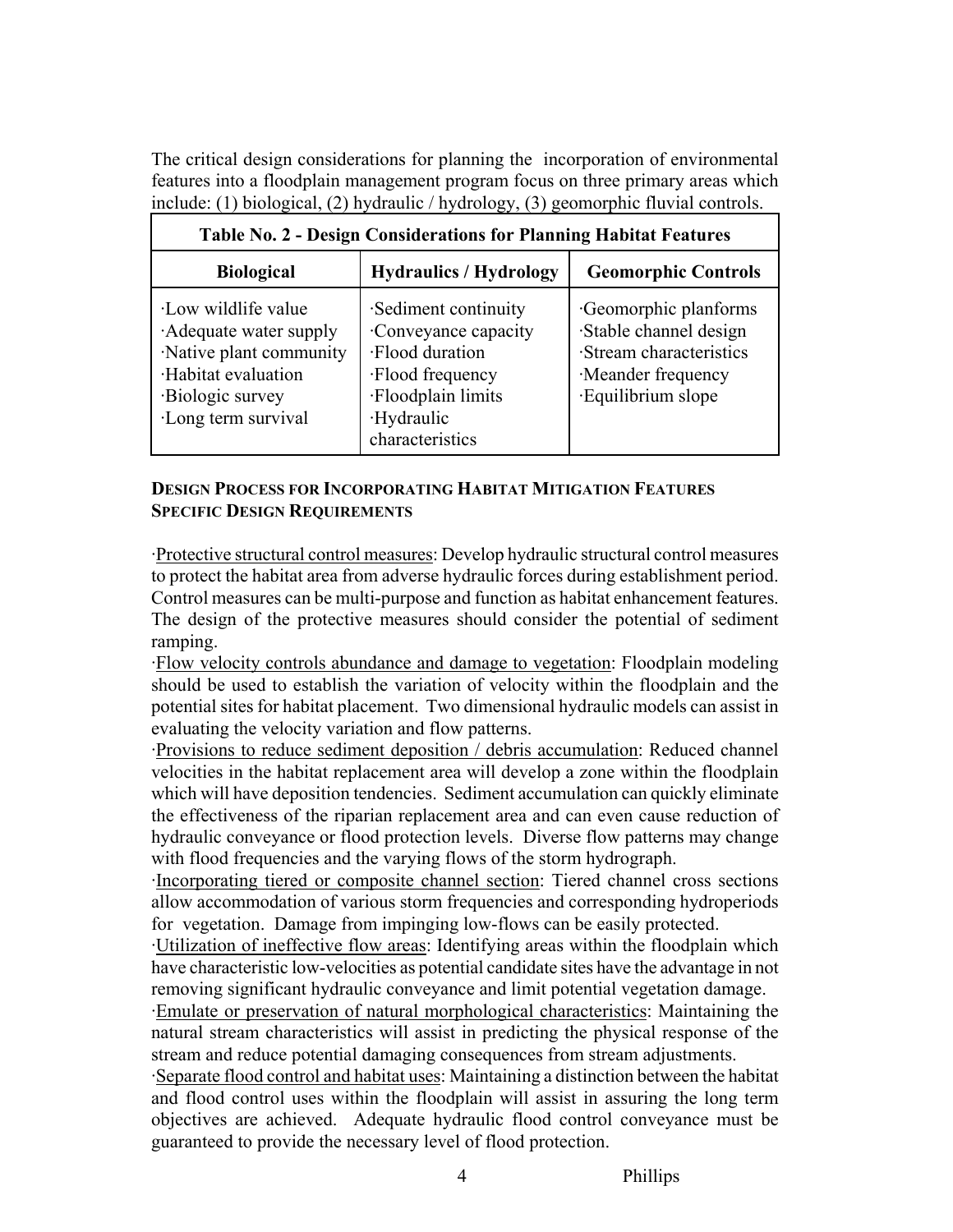·Maintain sediment transport conveyance: Providing sediment conveyance continuity within the floodplain will reduce the potential of degradation or agradation.

·Continuous water supply or circulation: Long term water supply must be furnished to ensure the vegetation survival, preferably by natural means, and allowed to continuously circulate through the riparian habitat without stagnation to reduce vector problems.

·Separate flood conveyance section: Providing a separate dedicated flood control conveyance section will allow standard maintenance and clearing operations to ensure the hydraulic conveyance without disturbing the habitat zone.

## **APPROPRIATE SITE SELECTION TECHNIQUES**

Identification of the appropriate site to incorporate habitat creation within the floodplain is one of the critical elements to ensure the long term success of the vegetation. Site selection techniques require evaluation of the biological, hydrologic/hydraulic, fluvial geomorphic constraints and requirements. Some of the issues in site selection optimization include:

- · Utilization of ineffective flow areas
- · Emulate the natural floodplain geometry
- · Long-term geomorphic response
- · Incorporate tiered or multi-staged cross sections
- · Appropriate hydrology and water supply
- · Soil requirements
- · Component of wildlife corridor
- · Allow separation of flood conveyance and habitat zones
- · Existing habitat survival and concentrations

#### **UTILIZATION OF COMPUTER VISUALIZATION IN DESIGN PROCESS**

A useful technique to assist in the design process incorporates current computer technology to develop computer visualizations of the proposed floodplain modifications. The visualizations provide a simple and cost effective method to evaluate and communicate the anticipated design program. The visualizations utilize design of the proposed improvements developed in CAD and ground photographs from a reference point. The reference point can be translated into a perspective view of the proposed improvements utilizing the CAD software. Developing the visualization is a four step process which involves (1) background photograph, (2) solid model of improvement in perspective view, (3) solid model composite, and (4) final visualization incorporating the appropriate visual textures to simulate improvements or vegetation.

# **PROJECT APPLICATION: CALLEGUAS CREEK (VENTURA, CA)**

Calleguas Creek is a dynamic alluvial channel located in Ventura County, California, that has historically experienced significant change due to erosion. A single property owner controls the majority of undeveloped land adjacent to approximately two miles of the creek between Mission Oaks Road Boulevard and Upland Road. This portion of